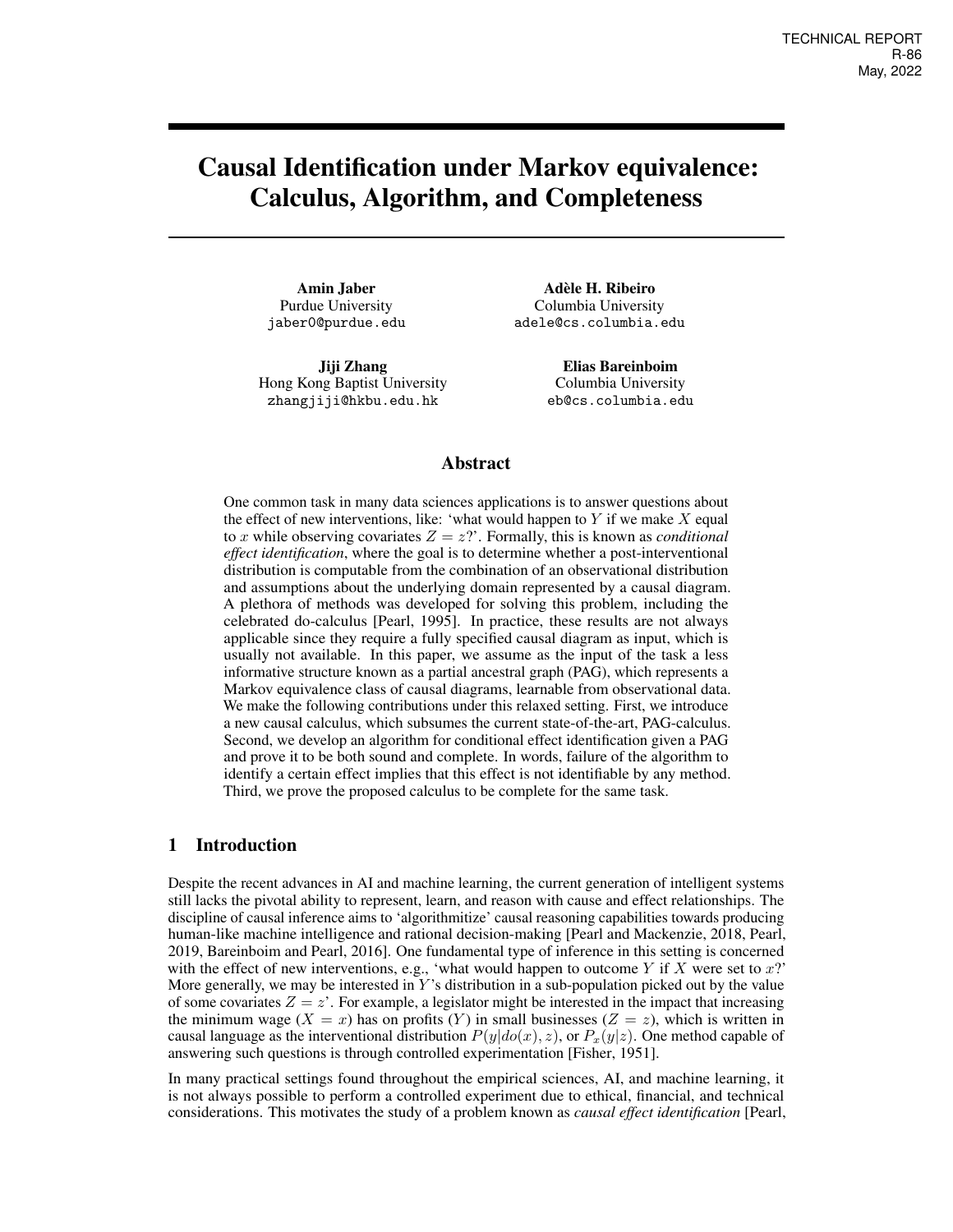<span id="page-1-0"></span>W X Y Z (a) W X Y Z (b) W X Y Z ◦ v ◦ (c)

Figure 1: Sample causal diagrams [\(a,b\)](#page-1-0) and the corresponding inferred PAG [\(c\)](#page-1-0).

[2000,](#page-9-5) Ch. 3]. The idea is to use the observational distribution  $P(V)$  along with assumptions about the underlying domain, articulated in the form of a causal diagram  $D$ , to infer the interventional distribution  $P_x(y|z)$  when possible. For instance, Fig. [1a](#page-1-0) represents a causal diagram in which nodes correspond to measured variables, directed edges represent direct causal relations, and bidirecteddashed edges encode spurious associations due to unmeasured confounders. A plethora of methods have been developed to address the identification task including the celebrated causal calculus proposed by [Pearl](#page-9-0) [\[1995\]](#page-9-0) as well as complete algorithms [\[Tian, 2004,](#page-9-6) [Shpitser and Pearl, 2006,](#page-9-7) [Huang and Valtorta, 2006\]](#page-9-8). For instance, given the causal diagram in Fig. [1a](#page-1-0) and the query  $P_x(y|z)$ , the calculus sanctions the identity  $P_x(y|z) = P(y|z, x)$ . In words, the interventional distribution on the l.h.s. equates to the observational distribution on the right, which is available as input. Despite the power of these results, requiring the diagram as the input of the task is an Achilles heel for those methods, since background knowledge is usually not sufficient to pin down the single, true diagram.

To circumvent these challenges, a growing literature develops data-driven methods that attempt to learn the causal diagram from data first, and then perform identification from there. In practice, however, only an *equivalence class* (EC) of diagrams can be inferred from observational data without making substantial assumptions about the causal mechanisms [\[Verma, 1993,](#page-9-9) [Spirtes et al., 2001,](#page-9-10) [Pearl, 2000\]](#page-9-5). A prominent representation of this class is known as *partial ancestral graphs* (PAGs) [\[Zhang, 2008b\]](#page-9-11). Fig. [1c](#page-1-0) illustrates the PAG learned from observational data consistent with both causal diagrams in Figs. [1a](#page-1-0) and [1b](#page-1-0) since they are in the same Markov equivalence class. The directed edges in a PAG encode ancestral relations, not necessarily direct, and the circle marks stand for structural uncertainty. Directed edges labeled with  $v$  signify the absence of unmeasured confounders.

Causal effect identification in a PAG is usually more challenging than from a single diagram due to the structural uncertainties and the infeasibility of enumerating each member of the EC in most cases. The do-calculus was extended for PAGs to account for the inherent structure uncertainties without the need for enumeration [\[Zhang, 2007\]](#page-9-12). Still, the calculus falls short of capturing all identifiable effects as we will see in Sec. [3.](#page-3-0) On the other hand, it is computationally hard to decide whether there exists (and, if so, to find) a sequence of derivations in the generalized calculus to identify an effect of interest. In a more systematic manner, a complete algorithm has been developed to identify marginal effects (i.e.,  $P_x(y)$ ) given a PAG [\[Jaber et al., 2019a\]](#page-9-13). This algorithm can be used to identify conditional effects whenever the joint distribution  $P_x(y \cup z)$  is identifiable. Still, many conditional effects are identifiable even if the corresponding joint effect is not (Sec. [4.2\)](#page-6-0). Finally, an algorithm to identify conditional effects has been proposed in [\[Jaber et al., 2019b\]](#page-9-14), but not proven to be complete.<sup>[1](#page-1-1)</sup>

In this paper, we pursue a data-driven formulation for the task of identification of any conditional causal effect from a combination of an observational distribution and the corresponding PAG (instead of a fully specified causal diagram). Accordingly, we makes the following contributions:

- 1. We propose a causal calculus for PAGs that subsumes the stat-of-the-art calculus introduced in [\[Zhang, 2007\]](#page-9-12). We prove the rules are *atomic complete*, i.e., a rule is not applicable in some causal diagram in the underlying EC whenever it is not applicable given the PAG.
- 2. Building on these results, we develop an algorithm for the identification of conditional causal effects given a PAG. We prove the algorithm is *complete*, i.e., the effect is not identifiable in some causal diagram in the equivalence class whenever the algorithm fails.
- 3. Finally, we prove the calculus is *complete* for the task of identifying conditional effects.

<span id="page-1-1"></span><sup>1</sup>Another approach is based on SAT (Boolean constraint satisfaction) solvers [\[Hyttinen et al., 2015\]](#page-9-15). Given its somewhat distinct nature, a closer comparison lies outside the scope of this paper.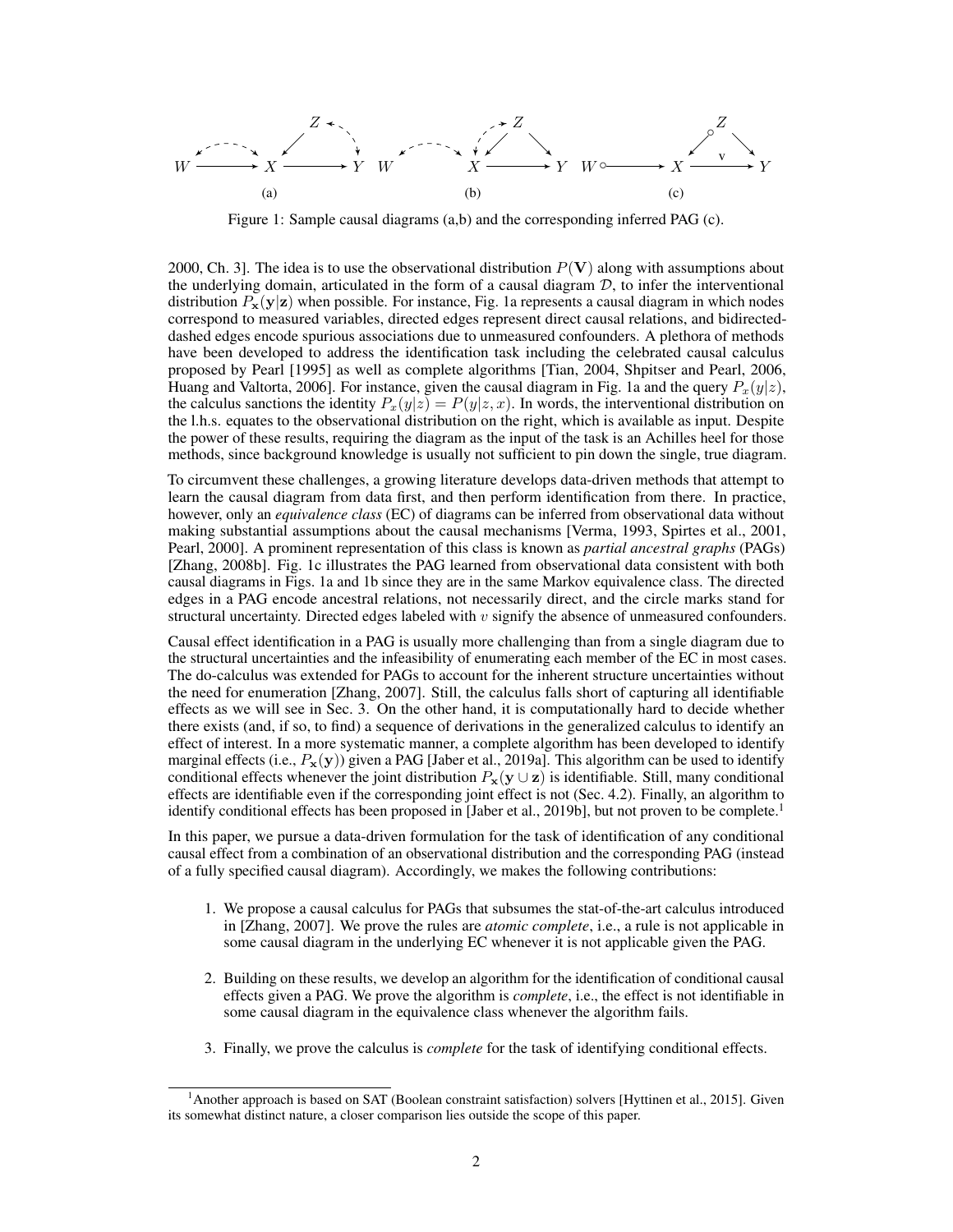# 2 Preliminaries

In this section, we introduce the basic setup and notations. Boldface capital letters denote sets of variables, while boldface lowercase letters stand for value assignments to those variables.<sup>[2](#page-2-0)</sup>

Structural Causal Models. We use Structural Causal Models (SCMs) as our basic semantical framework [\[Pearl, 2000\]](#page-9-5). Formally, an SCM M is a 4-tuple  $\langle U, V, F, P(U) \rangle$ , where U is a set of exogenous (unmeasured) variables and V is a set of endogenous (measured) variables. F represents a collection of functions such that each endogenous variable  $V_i \in V$  is determined by a function  $f_i \in \mathbf{F}$ . Finally,  $P(U)$  encodes the uncertainty over the exogenous variables. Every SCM is associated with one causal diagram where every variable in  $V \cup U$  is a node, and arrows are drawn between nodes in accordance with the functions in F. Following standard practice, we omit the exogenous nodes and add a bidirected dashed arc between two endogenous nodes if they share an exogenous parent. We only consider recursive systems, thus the corresponding diagram is acyclic. The marginal distribution induced over the endogenous variables  $P(V)$  is called observational. The *d-separation* criterion captures the conditional independence relations entailed by a causal diagram in  $P(V)$ . For  $C \subseteq V$ ,  $Q[\mathbf{C}]$  denotes the post-intervention distribution of C under an intervention on  $\mathbf{V} \setminus \mathbf{C}$ , i.e.  $P_{\mathbf{v} \setminus \mathbf{c}}(\mathbf{c})$ .

Ancestral Graphs. We now introduce a graphical representation of equivalence classes of causal diagrams. A MAG represents a set of causal diagrams with the same set of observed variables that entail the same conditional independence and ancestral relations among the observed variables [\[Richardson](#page-9-16) [and Spirtes, 2002\]](#page-9-16). *M-separation* extends d-separation to MAGs such that d-separation in a causal diagram corresponds to m-separation in its unique MAG over the observed variables, and vice versa.

<span id="page-2-1"></span>Definition 1 (m-separation). *A path* p *between* X *and* Y *is active (or m-connecting) relative to* Z  $(X, Y \notin \mathbf{Z})$  *if every non-collider on* p *is not in*  $\mathbf{Z}$ *, and every collider on* p *is an ancestor of some*  $Z \in \mathbf{Z}$ . X and Y are m-separated by  $\mathbf{Z}$  *if there is no active path between* X and Y *relative to*  $\mathbf{Z}$ *.* 

Different MAGs entail the same independence model and hence are Markov equivalent. A PAG represents an equivalence class of MAGs  $[\mathcal{M}]$ , which shares the same adjacencies as every MAG in [M] and displays all and only the invariant edge marks. A circle indicates an edge mark that is not invariant. A PAG is learnable from the independence model over the observed variables, and the FCI algorithm is a standard method to learn such an object [\[Zhang, 2008b\]](#page-9-11). In this work, an oracle for conditional independences is assumed to be available, which leads to the true PAG.

Graphical Notions. Given a PAG, a path between X and Y is *potentially directed (causal)* from X to Y if there is no arrowhead on the path pointing towards X. Y is called a *possible descendant* of X and X a *possible ancestor* of Y if there is a potentially directed path from X to Y . For a set of nodes  $X$ , let  $An(X)$  (De $(X)$ ) denote the union of X and the set of possible ancestors (descendants) of X. Given two sets of nodes X and Y, a path between them is called *proper* if one of the endpoints is in X and the other is in Y, and no other node on the path is in X or Y. Let  $\langle A, B, C \rangle$  be any consecutive triple along a path p. B is a collider on p if both edges are into B. B is a (definite) non-collider on  $p$  if one of the edges is out of  $B$ , or both edges have circle marks at  $B$  and there is no edge between A and C. A path is *definite status* if every non-endpoint node along it is either a collider or a non-collider. If the edge marks on a path between  $X$  and  $Y$  are all circles, we call the path a *circle path*. We refer to the closure of nodes connected with circle paths as a *bucket*.

A directed edge  $X \to Y$  in a PAG is *visible* if there exists no causal diagram in the corresponding equivalence class where the relation between  $X$  and  $Y$  is confounded. Which directed edges are visible is easily decidable by a graphical condition [\[Zhang, 2008a\]](#page-9-17), so we mark visible edges by  $v$ .

**Manipulations in PAGs.** Let P denote a PAG over V and  $X \subseteq V$ .  $\mathcal{P}_X$  denotes the induced subgraph of  $P$  over X. The X-lower-manipulation of  $P$  deletes all those edges that are visible in  $P$ and are out of variables in  $X$ , replaces all those edges that are out of variables in  $X$  but are invisible in P with bi-directed edges, and otherwise keeps P as it is. The resulting graph is denoted as  $\mathcal{P}_X$ . The X-upper-manipulation of  $P$  deletes all those edges in  $P$  that are into variables in X, and otherwise keeps  $P$  as it is. The resulting graph is denoted as  $P_{\overline{X}}$ .

<span id="page-2-0"></span> $2A$  more comprehensive discussion about the background is provided in Appendix ??.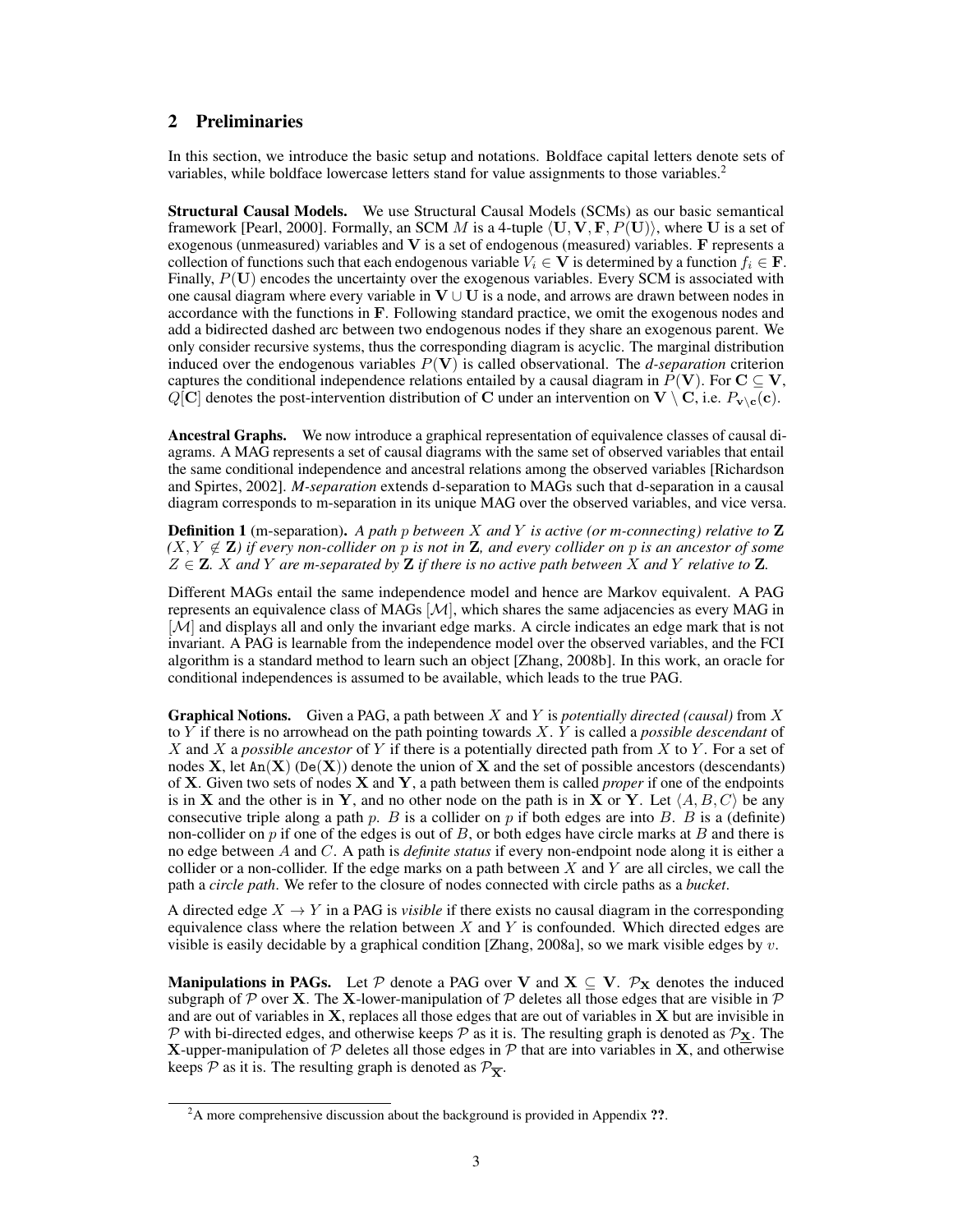<span id="page-3-5"></span>

Figure 3: Alternative methods to read ancestral relations under interventions from PAGs.

# <span id="page-3-0"></span>3 Causal Calculus for PAGs

The causal calculus introduced in [\[Pearl, 1995\]](#page-9-0) is a seminal work that has been instrumental for understanding and eventually solving the task of effect identification from causal diagrams. [Zhang](#page-9-12) [\[2007\]](#page-9-12) generalized this result to the context of ancestral graphs, where a PAG is taken as the input of the task, instead of the specific causal diagram. In Sec. [3.1,](#page-3-1) we discuss Zhang's rules and try to understand the reasons they are insufficient to solve the identification problem in full generality. Further, in Sec[.3.2,](#page-4-0) we introduce another generalization of the original calculus and prove that it is complete for atomic identification. This result will be further strengthened in subsequent sections.

#### <span id="page-3-1"></span>3.1 Zhang's Calculus

An obvious extension of the m-separation criterion shown in Def. [1](#page-2-1) to PAGs blocks all *possibly m-connecting paths*, as defined next.

<span id="page-3-2"></span>Definition 2 (Possibly m-connecting path). *In a PAG, a path* p *between* X *and* Y *is a possibly mconnecting path relative to a (possibly empty) set of nodes*  $\mathbf{Z}(X, Y \notin \mathbf{Z})$  *if every definite non-collider on* p *is not a member of* Z*, and every collider on* p *is a possible ancestor of some member of* Z*.* X *and* Y *are* mˆ *-separated by* Z *if there is no possibly m-connecting path between them relative to* Z*.*

Using this notion of separation, [Zhang](#page-9-12) [\[2007\]](#page-9-12) proposed a calculus given a PAG as shown next.

<span id="page-3-4"></span>Proposition 1 (Zhang's Calculus). *Let* P *be the PAG over* V*, and* X, Y,W, Z *be disjoint subsets of* V*. The following rules are valid, in the sense that if the antecedent of the rule holds, then the consequent holds in every MAG and consequently every causal diagram represented by* P*.*

- *1.*  $P(y|do(w), x, z) = P(y|do(w), z)$ , if **X** and **Y** are m̂-separated by **W** ∪ **Z** in  $\mathcal{P}_{\overline{W}}$ .
- 2.  $P(y|do(w), do(x), z) = P(y|do(w), x, z)$ , if X and Y are m̂-separated by W ∪ Z in  $\mathcal{P}_{\overline{W}, X}$ .
- *3.*  $P(y|do(w), do(x), z) = P(y|do(w), z)$ , *if* **X** and **Y** are m̂-separated by **W**∪**Z** in  $\mathcal{P}_{\overline{W},\overline{X}(\overline{Z})}$ . *where*  $X(Z) := X \setminus \text{PossAn}(Z)_{\mathcal{P}_{\overline{X}}}.$

In words, rule 1 generalizes m-separation to interventional settings. Further, rule 2 licenses alternating a subset X between intervention and conditioning. Finally, rule 3 allows the adding/removal of an intervention  $do(X = x)$ . The next two examples illustrate the shortcomings of this result, where the first reveals the drawback of using Def. [2](#page-3-2) to establish graphical separation and the second inspects evaluating  $X(Z)$  in rule 3 (where the notion of possible ancestors are evoked).

<span id="page-3-6"></span>Example 1. *Consider the PAG* P *shown in Fig. [2.](#page-3-3) Since* X *and* Y *are not adjacent in* P*, it is easy to show that* X *and* Y *are separable given*  $\{Z_1, Z_2\}$  *in every causal diagram in the equivalence class. If rule 3 of Pearl's calculus is used in each diagram, then*  $P_x(y|z_1, z_2) =$  $P(y|z_1, z_2)$ *. Further, applying rule 2 of do-calculus in each diagram, it's also the case that*  $P_x(y|z_1, z_2) = P(y|z_1, z_2, x)$ *. However, due to the possibly m-connecting path*  $\langle X, Z_1, Z_2, Y \rangle$ *, rules 3 and 2 in Prop. [1](#page-3-4) are not applicable to* P*. In other words, even though Pearl's calculus rules 2 and 3 are applicable to each diagram in the equivalence class, the same results cannot be established by Zhang's calculus.*

<span id="page-3-3"></span>

Figure 2: Sample PAG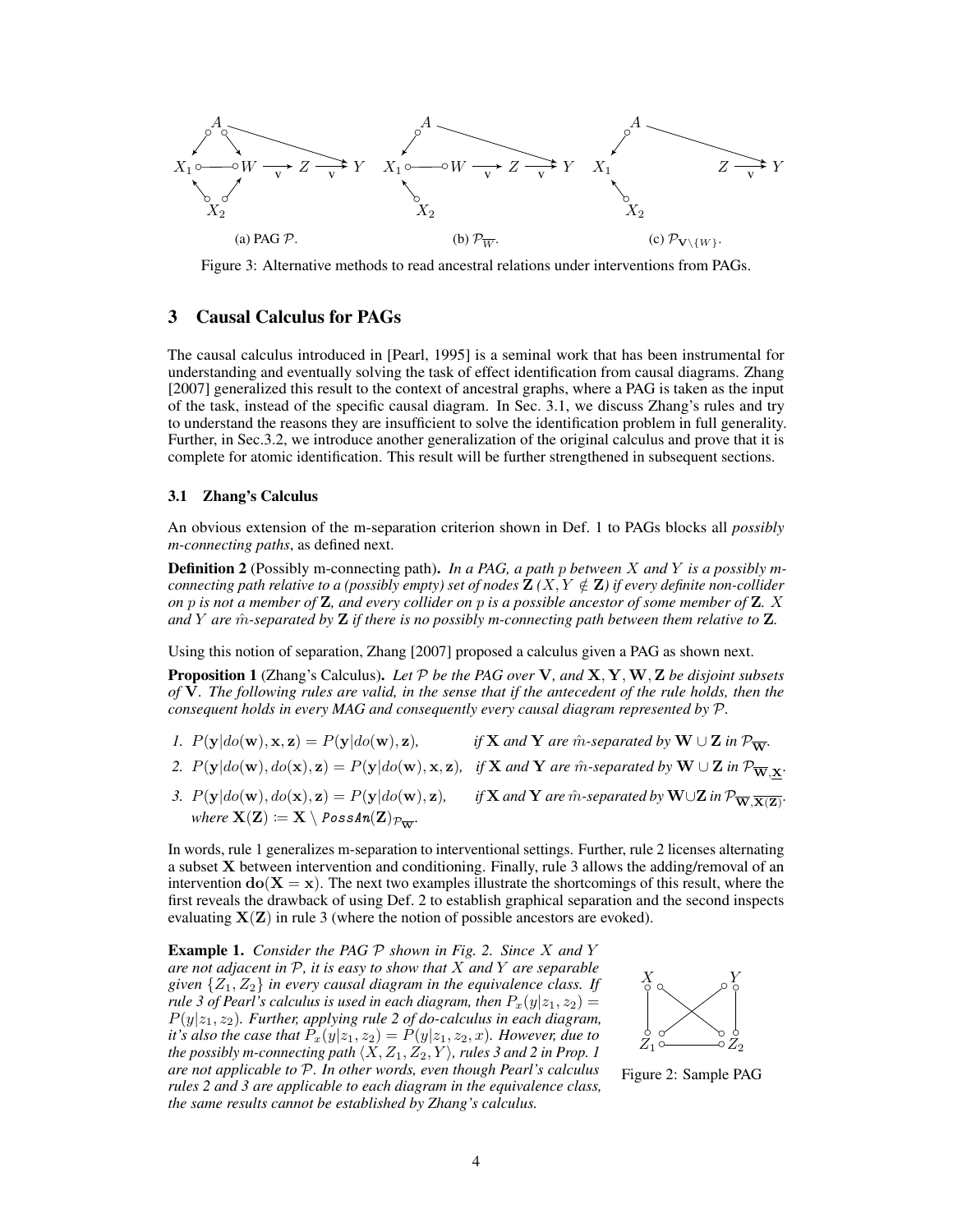<span id="page-4-4"></span>**Example 2.** Consider the PAG in Fig. [3a,](#page-3-5) and the evaluation on whether the equality  $P_{w,x_1,x_2}(y|z)$  =  $P_w(y|z)$  holds. In order to apply rule 3 of Prop. [1,](#page-3-4) we need to evaluate whether  $\{X_1, X_2\}$  is separated *from* {Y } *given* {W, Z} *in the manipulated graph in Fig. [3b,](#page-3-5) which is not true in this case. However, the rule can be improved to be applicable in this case, as we will show later on (Sec. [3.2\)](#page-4-0). The critical step will be the evaluation of the set*  $X(Z)$  *from*  $\mathcal{P}_{\overline{W}}$ *.* 

#### <span id="page-4-0"></span>3.2 A New Calculus

Building on the analysis of the calculus proposed in [\[Zhang, 2007\]](#page-9-12), we introduce next a set of rules centered around blocking *definite m-connecting paths*, as defined next.

<span id="page-4-1"></span>Definition 3 (Definite m-connecting path). *In a PAG, a path* p *between* X *and* Y *is a definite m*-connecting path relative to a (possibly empty) set  $\mathbf{Z}(X, Y \notin \mathbf{Z})$  if p is definite status, every definite *non-collider on* p *is not a member of* Z*, and every collider on* p *is an ancestor of some member of* Z*.* X *and* Y *are m-separated by* Z *if there is no definite m-connecting path between them relative to* Z*.*

It is easy to see that every definite m-connecting path is a possibly m-connecting path, according to Def. [2;](#page-3-2) however, the converse is not true. For example, given the PAG in Figure [2,](#page-3-3) we have two definite status paths between X and Y. The first is  $X \circ \neg \circ Z_1 \circ \neg \circ Y$  and the second is  $X \circ \neg \circ Z_2 \circ \neg \circ Y$ where  $Z_1$  and  $Z_2$  are definite non-colliders. Given set  $\mathbf{Z} = \{Z_1, Z_2\}$ ,  $\mathbf{Z}$  blocks all definite status paths between X and Y. Alternatively, the path  $X \circ \sim \circ Z_1 \circ \check{\circ} Z_2 \circ \check{\circ} Y$  is not definite status since  $Z_1, Z_2$  are not colliders or non-colliders on this path. Hence, the path is a possibly m-connecting path relative to Z by Def. [2](#page-3-2) but not a definite m-connecting path by Def. [3.](#page-4-1)

We are now ready to use this new definition and formulate a more powerful calculus.

<span id="page-4-3"></span>Theorem 1. *Let* P *be the PAG over* V*, and* X, Y,W, Z *be disjoint subsets of* V*. The following rules are valid, in the sense that if the antecedent of the rule holds, then the consequent holds in every MAG and consequently every causal diagram represented by* P*.* [3](#page-4-2)

- *1.*  $P(\mathbf{y}|do(\mathbf{w}), \mathbf{x}, \mathbf{z}) = P(\mathbf{y}|do(\mathbf{w}), \mathbf{z}),$  *if* **X** and **Y** are m-separated by **W** ∪ **Z** in  $\mathcal{P}_{\overline{\mathbf{W}}}$ *.*
- *2.*  $P(y|do(w), do(x), z) = P(y|do(w), x, z)$ , *if* X *and* Y *are m*-separated by W ∪ Z *in*  $\mathcal{P}_{\overline{W}, \underline{X}}$ *.*
- *3.*  $P(y|do(w), do(x), z) = P(y|do(w), z)$ , *if* **X** and **Y** are m-separated by **W**∪**Z** in  $\mathcal{P}_{\overline{W},\overline{X}(\overline{Z})}$ . *where*  $X(Z) := X \setminus \text{PossAn}(Z)_{\mathcal{P}_{Y\setminus W}}$ .

A few observations are important at this point. Despite the visual similarity to Prop. [1,](#page-3-4) there are two pivotal differences between these calculi. First, Thm. [1](#page-4-3) only requires blocking the definite status paths, hence the use of 'm-separation' in Thm. [1](#page-4-3) instead of ' $\hat{m}$ -separation'. Consider the PAG  $\mathcal P$  in Fig. [2.](#page-3-3) We want to evaluate whether  $P_x(y|z_1, z_2) = P(y|x, z_1, z_2)$  by applying Rule 2 in Theorem [1.](#page-4-3) Since all the edges in the PAG are circle edges, then  $P_X = P$ . As discussed earlier, the set  $\mathbf{Z} = \{Z_1, Z_2\}$  blocks all the definite status path between X and Y. Hence, X and Y are m-separated by **Z** and  $P_x(y|z_1, z_2) = P(y|x, z_1, z_2)$  holds true by Rule 2.

Second, Thm. [1](#page-4-3) defines  $X(Z)$  as the subset of X that is not in the possible ancestors of Z in  $\mathcal{P}_{V\setminus W}$ , as opposed to  $\mathcal{P}_{\overline{\mathbf{W}}}$  in Prop. [1.](#page-3-4) We revisit the query in Ex. [2](#page-4-4) to clarify this subtle but significant difference. Given the PAG in Fig. [3a,](#page-3-5) we want to evaluate whether  $P_{w,x_1,x_2}(y|z) = P_w(y|z)$  by applying Rule 3 from Thm. [1](#page-4-3) instead of Prop. [1.](#page-3-4) Fig. [3c](#page-3-5) shows  $\mathcal{P}_{V\setminus\{W\}}$  where  $\mathbf{X} = \{X_1, X_2\}$  are not possible ancestors of Z. Therefore,  $X(Z) = X$ , the edges into  $X_1$  are cut in  $\mathcal{P}_{\overline{W}, \overline{X(Z)}}$ , and X and Y are m-separated therein.

Third, the proof of the Theorem [1](#page-4-3) is provided in the appendix, but it follows from the relationship between m-connecting path in a manipulated MAG to a definite m-connecting path in the correspond-ing manipulated PAG. It was conjectured in [\[Zhang, 2008a,](#page-9-17) Footnote 15] that, for  $X, Y \subset V$ , if there is an m-connecting path in  $\mathcal{M}_{\overline{Y},X}$ , then there is a definite m-connecting path in  $\mathcal{P}_{\overline{Y},X}$ . In this work, we prove that conjecture to be true for the special class of manipulations required in the rules of the calculus. Finally, the next proposition establishes the necessity of the antecedents in Thm. [1](#page-4-3) in order to apply the corresponding rule given every diagram in the equivalence class.

<span id="page-4-2"></span><sup>&</sup>lt;sup>3</sup>All the proofs can be found in the appendix.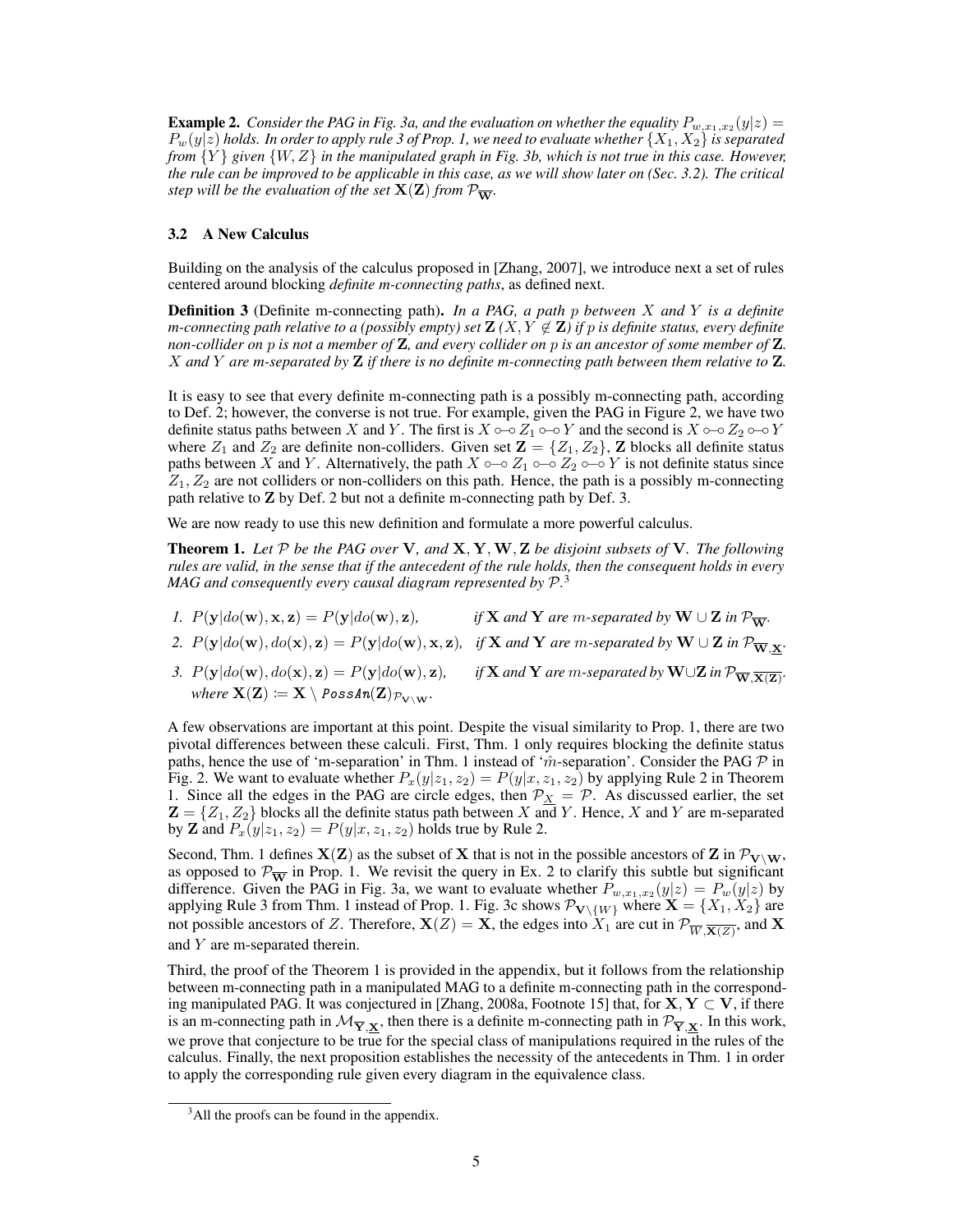<span id="page-5-4"></span>Theorem 2 (Atomic Completeness). *The calculus in Theorem [1](#page-4-3) is atomically complete; meaning, whenever a rule is not applicable given a PAG, then the corresponding rule in Pearl's calculus is not applicable given some causal diagram in the Markov equivalence class.*

For instance, considering PAG  $\mathcal P$  in Fig. [1c,](#page-1-0) we note that  $(Z \cancel{\perp} Y | X)_{\mathcal P_{\overline{X}, \mathcal Z}}$ , which means rule 2 is not applicable. Clearly, the diagram in Fig. [1a](#page-1-0) is in the equivalence class of  $\overline{P}$  and the corresponding rule of Pearl's calculus is not applicable due to the latent confounder between Z and Y .

#### 4 Effect Identification: A Complete Algorithm

It is challenging to use the calculus rules in Thm. [1](#page-4-3) to identify causal effects since it is computationally hard to decide whether there exists (and, if so, to find) a sequence of derivations in the generalized calculus to identify an effect of interest. The goal of this section is to formulate an algorithm to identify conditional causal effects. The next definition formalizes the notion of identifiability from a PAG, generalizing the causal-diagram-specific notion introduced in [\[Pearl, 2000,](#page-9-5) [Tian, 2004\]](#page-9-6).

<span id="page-5-3"></span>Definition 4 (Causal-Effect Identifiability). *Let* X, Y, Y *be disjoint sets of endogenous variables,* V*. The causal effect of* X *on* Y *conditioned on* Z *is said to be identifiable from a PAG* P *if the quantity*  $P_{\mathbf{x}}(\mathbf{y}|\mathbf{z})$  *can be computed uniquely from the observational distribution*  $P(\mathbf{V})$  *given every causal diagram* D *in the Markov equivalence class represented by* P*.*

The remainder of the section is organized as follows. Sec. [4.1](#page-5-0) introduces a version of the IDP algorithm [\[Jaber et al., 2019a\]](#page-9-13) to identify marginal causal effects. The attractiveness of this version is that it yields simpler expressions whenever the effect is identifiable while preserving the same expressive power, i.e., completeness for marginal identification. Sec. [4.2](#page-6-0) utilizes the new algorithm along with the calculus in Thm. [1](#page-4-3) to formulate a complete algorithm for conditional identification.

#### <span id="page-5-0"></span>4.1 Marginal Effect Identification

We introduce the notion of pc-component next, which generalizes the notion of c-component that is instrumental to solve identificaiton problems in a causal diagram [\[Tian and Pearl, 2002\]](#page-9-18).

<span id="page-5-1"></span>Definition 5 (PC-Component). *In a PAG, or any induced subgraph thereof, two nodes are in the same possible c-component (pc-component) if there is a path between them such that (1) all non-endpoint nodes along the path are colliders, and (2) none of the edges is visible.*

Following Def. [5,](#page-5-1) e.g., W and Z in Fig. [1c](#page-1-0) are in the same pc-component due to  $W \circ \rightarrow X \leftarrow \circ Z$ . By contrast,  $X, Y$  are not in the same pc-component since the direct edge between them is visible and  $Z$ along  $\langle X, Z, Y \rangle$  is not a collider. Building on pc-components, we define the key notion of regions.

**Definition 6** (Region  $\mathcal{R}_{\bf A}^{\bf C}$ ). *Given PAG*  $\mathcal P$  *over*  ${\bf V}$ *, and*  ${\bf A}\subseteq{\bf C}\subseteq{\bf V}$ *. The region of*  ${\bf A}$  *with respect to*  $C$ , denoted  $\mathcal{R}^C_A$ , is the union of the buckets that contain nodes in the pc-component of  $A$  in  $\mathcal{P}_C$ .

A region expands a pc-component and will prove to be useful in the identification algorithm. For example, the pc-component of X in Fig. [2](#page-3-3) is  $\{X, Z_1, Z_2\}$  and the region  $\mathcal{R}_X^{\mathbf{V}} = \{X, Z_1, Z_2, Y\}$ . Building further on these definitions and the new calculus, we derive a new identification criterion.

**Proposition 2.** Let  $P$  denote a PAG over **V**, **T** be a union of a subset of the buckets in  $P$ , and  $X \subset T$ be a bucket. Given  $P_{\bf v \setminus t}$  (i.e., an observational expression for  $Q[{\bf T}])$ ,  $Q[{\bf T} \setminus {\bf X}]$  is identifiable by the following expression if, in  $\mathcal{P}_{\bf T}$ ,  $C^{\bf X}\cap\texttt{PossDe}({\bf X})\subseteq{\bf X}$ , where  $C^{\bf X}$  is the pc-component of  ${\bf X}$ .

<span id="page-5-2"></span>
$$
Q[\mathbf{T} \setminus \mathbf{X}] = \frac{P_{\mathbf{v} \setminus \mathbf{t}}}{P_{\mathbf{v} \setminus \mathbf{t}}(\mathbf{X}|\mathbf{T} \setminus \text{PossDe}(\mathbf{X}))}
$$
(1)

Note the interventions are over buckets which may or may not be single nodes. Since there is little to no causal information inside a bucket, marginal effects of interventions over subsets of buckets are not identifiable. Also, the input distribution is possibly interventional which licenses recursive applications of the criterion. The next example illustrates the power of the new criterion.

**Example 3.** *Consider PAG*  $P$  *in Fig. [3a](#page-3-5) and the query*  $P_{x_1,x_2,w}(y,z,a)$ *. Starting with the observational distribution*  $P(\mathbf{V})$  *as input, let*  $\mathbf{T} = \mathbf{V}$  *and*  $\mathbf{X} = \{X_1, W\}$ *. We have*  $C^{\mathbf{X}} = \{X_1, W, A, X_2\}$ *,*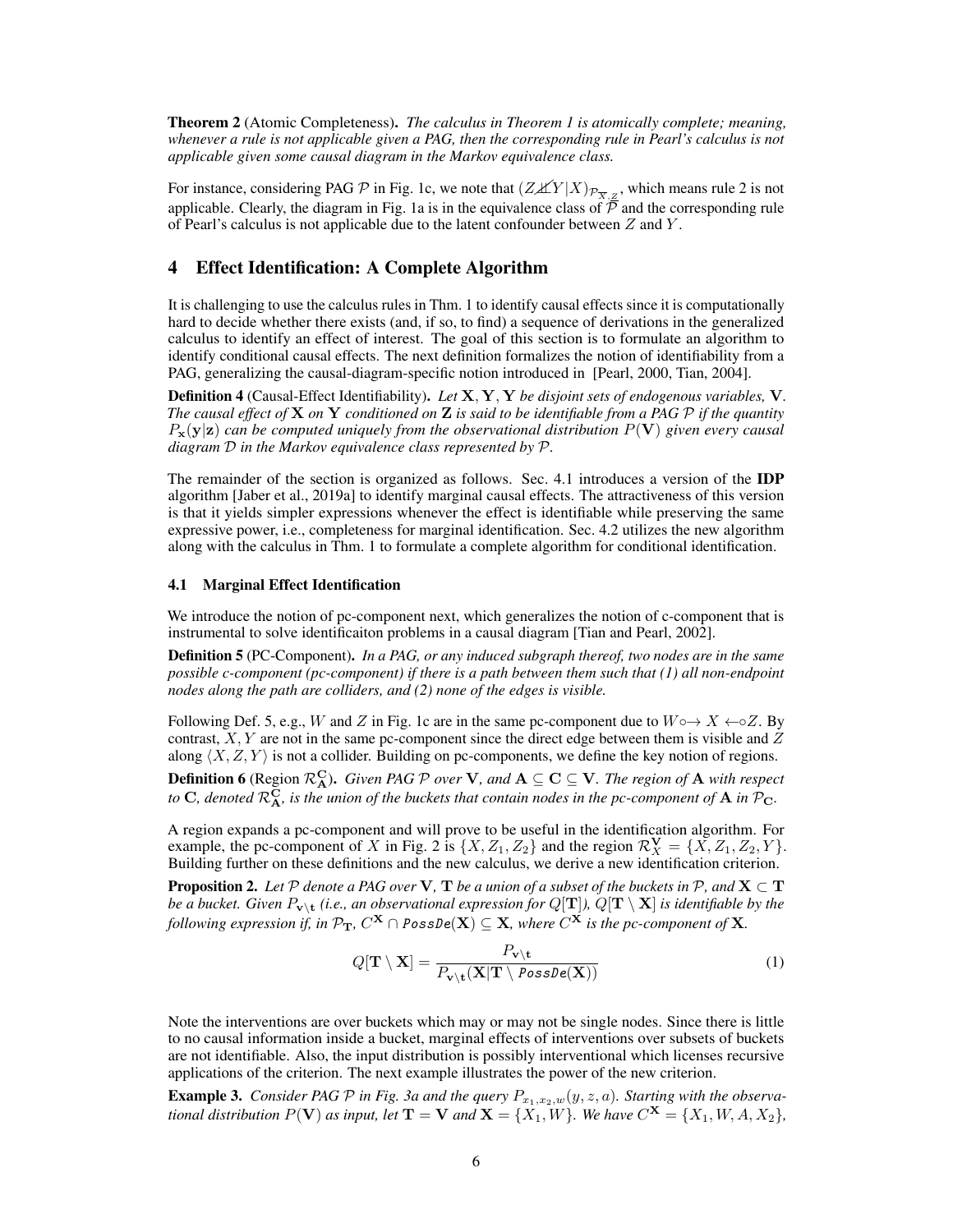```
Algorithm 1 IDP(\mathcal{P}, \mathbf{x}, \mathbf{y})Input: PAG P and two disjoint sets X, Y \subset VOutput: Expression for P_x(y) or FAIL
1: Let \mathbf{D} = \texttt{PossAn}(\mathbf{Y})_{\mathcal{P}_{\mathbf{V} \setminus \mathbf{X}}}2: return \sum_{\mathbf{d}\setminus \mathbf{y}}\text{IDENTIFY}(\mathbf{D},\mathbf{V},P)3: function IDENTIFY(C, T, Q = Q[T])
4: if C = \emptyset then return 1
5: if C = T then return Q
      <sup>\frac{1}{8}</sup> In \mathcal{P}_{\mathbf{T}}, let \mathbf B denote a bucket, and let C^{\mathbf B} denote the pc-component of \mathbf B ^*/
 6: if ∃\mathrm{B}\subset \mathrm{T}\setminus \mathrm{C} such that C^\mathrm{B} \cap \texttt{PossDe}(\mathrm{B})_{\mathcal{P}_{\mathrm{T}}}\subseteq \mathrm{B} then
7: Compute Q[\mathbf{T} \setminus \mathbf{B}] from Q; \triangleright 2
8: return IDENTIFY(\mathbf{C}, \mathbf{T} \setminus \mathbf{B}, Q[\mathbf{T} \setminus \mathbf{B}])9: else if \exists B \subset C such that \mathcal{R}_B \neq C then
                                                                                                                             \triangleright \mathcal{R}_{\mathbf{B}} is equivalent to \mathcal{R}_{\mathbf{B}}^{\mathbf{C}}10: return \frac{\text{IDENTIFY}(\mathcal{R}_B, T, Q) \times \text{IDENTIFY}(\mathcal{R}_C \setminus \mathcal{R}_B, T, Q)}{\text{IDENTIFY}(\mathcal{R}_C \cap \mathcal{R}_T, T, Q)}Identify(\mathcal{R}_{\mathbf{B}} \cap \mathcal{R}_{\mathbf{C} \setminus \mathcal{R}_{\mathbf{B}}}, \mathbf{T}, Q)11: else throw FAIL
```
 $PossDe(X) = {X_1, W, Z, Y}$ , and  $C^X \cap PossDe(X) = X$ . Hence, the criterion in Prop. [2](#page-5-2) is ap*plicable and we have*  $P_x(y, z, a, x_2) = \frac{P(Y)}{P(x_1, w | a, x_2)} = P(a, x_2) \times P(y, z | a, w)$  *after simplification. Next, we consider intervening on*  $X_2$  *given*  $P_{x_1,w}(y,z,a,x_2)$ *. Notice*  $X_2$  *is disconnected from the other nodes in*  $\mathcal{P}_{\mathbf{V}\setminus\{X_1,W\}}$  *and it trivially satisfies the criterion in Prop.* [2.](#page-5-2) *Therefore, we get the expression*  $P_{x_1,x_2,w}(y, z, a) = \frac{P_{x_1,w}(y, z, a, x_2)}{P_{x_1,w}(x_2|y, z, a)} = P(a) \times P(y, z|w, a)$  after simplification.

A more general criterion was introduced in [\[Jaber et al., 2018,](#page-9-19) Thm. 1] based on the *possible children* of the intervention bucket  $X$  instead of the possible descendants. However, the corresponding expression is convoluted and usually large, which could be intractable even if the effect is identifiable. Alg. [1](#page-6-1) shows the proposed version of IDP, which builds on the new criterion (Prop. [2\)](#page-5-2). Specifically, the key difference between this algorithm and the one proposed in [\[Jaber et al., 2019a\]](#page-9-13) is in Lines [6-7,](#page-6-1) where the criterion in Prop. [2](#page-5-2) is used as opposed to that in [\[Jaber et al., 2018,](#page-9-19) Thm. 1]. Interestingly enough, the new criterion is "just right," namely, it is also sufficient to obtain a complete algorithm for marginal effect identification, as shown in the next result.<sup>[4](#page-6-2)</sup>

<span id="page-6-4"></span>**Theorem 3** (completeness). Alg. [1](#page-6-1) is complete for identifying marginal effects  $P_x(y)$ . Moreover, the *calculus in Thm. [1,](#page-4-3) together with standard probability manipulations are complete for the same task.*

#### <span id="page-6-0"></span>4.2 Conditional Effect Identification

We start by making a couple of observations, and then build on those observations to formulate an algorithm to identify conditional causal effects. The proposed algorithm leverages the calculus in Thm. [1](#page-6-3) and the **IDP** algorithm in Alg. [1.](#page-6-1) Obs. 1 notes that a conditional effect  $P_x(y|z)$  can be rewritten as  $\frac{P_{\mathbf{x}}(\mathbf{y}, \mathbf{z})}{\sum_{\mathbf{x}} P_{\mathbf{x}}(\mathbf{y}, \mathbf{z})}$  $\frac{P_{\mathbf{x}}(\mathbf{y},\mathbf{z})}{P_{\mathbf{x}}(\mathbf{y},\mathbf{z})}$ , and hence it is identifiable if  $P_{\mathbf{x}}(\mathbf{y},\mathbf{z})$  is identifiable by Alg. [1.](#page-6-1)

<span id="page-6-3"></span>**Observation 1** (Marginal Effect). *Consider PAG P*<sub>1</sub> in Fig. [4a](#page-7-0) where the goal is to identify the *causal effect*  $P_b(a, c|d)$ *. We notice that the effect*  $P_b(a, c, d)$  *is identifiable using the IDP algorithm.* Let  $E := P(a, d) \times P(c|b, d)$  denote the expression for the marginal effect  $P_b(a, c, d)$  which can be *obtained from IDP. Consequently, the target effect can be computed using the expression*  $E/\sum_{a,c}E$ *.* 

Whenever the marginal effect  $P_x(y, z)$  is not identifiable using Alg. [1,](#page-6-1) Observations [2](#page-7-1) and [3](#page-7-2) propose techniques to identify the conditional effect using the calculus in Thm. [1,](#page-4-3) namely rule 2. Obs. [2](#page-7-1) uses rule 2 of Thm. [1,](#page-4-3) when applicable, to move variables from the conditioning to the intervention set. The marginal effect of the resulting conditional query turns out to be identifiable, and consequently does the conditional effect. We note that the work in [\[Shpitser and Pearl, 2006\]](#page-9-7) uses the same trick to formulate an algorithm for conditional effect identification given a causal diagram.

<span id="page-6-2"></span><sup>&</sup>lt;sup>4</sup>A more detailed comparison of the two algorithms along with illustrative examples is provided in Appx. ??.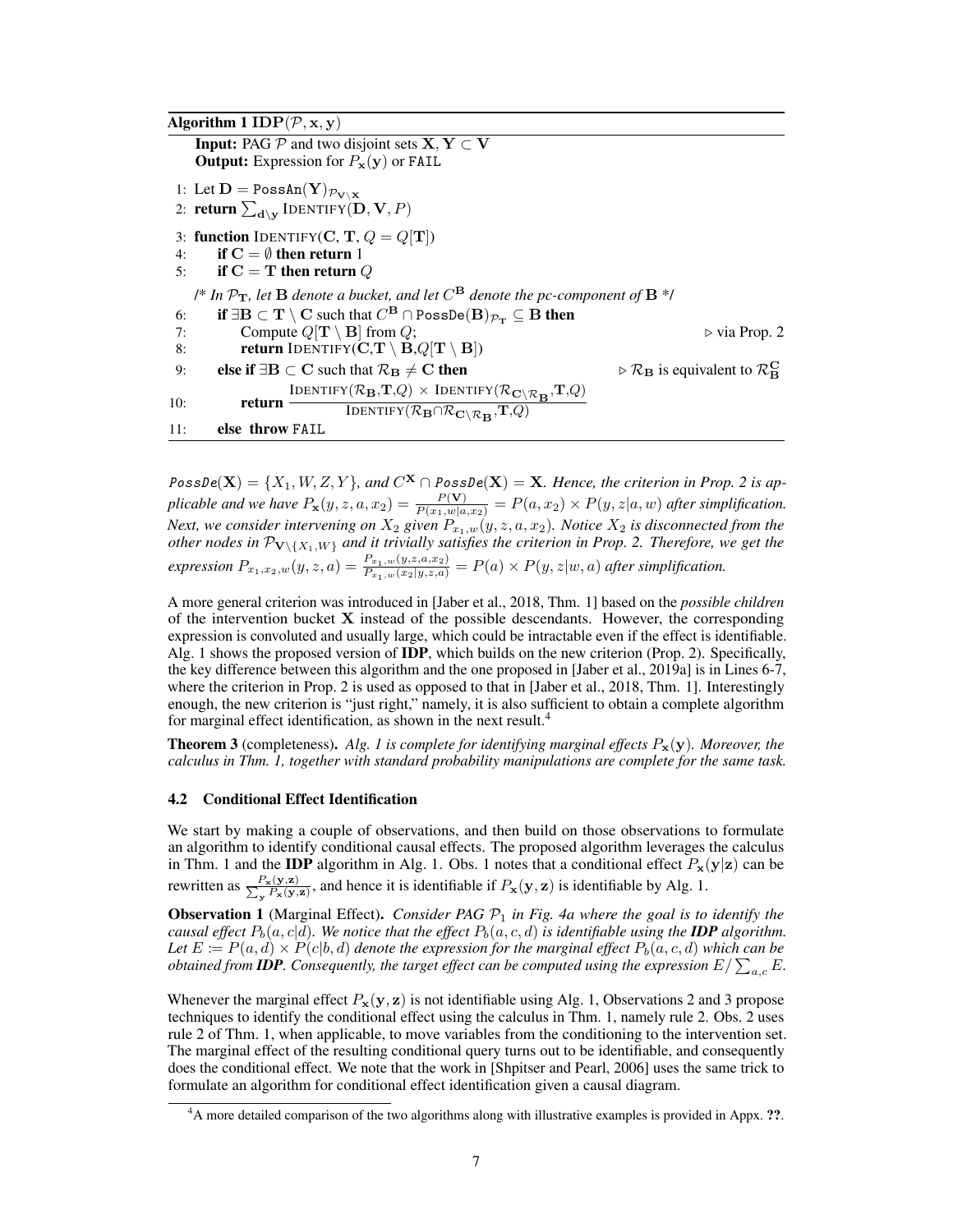<span id="page-7-0"></span>

Figure 4: [\(a,b\)](#page-7-0) Two sample PAGs, and [\(c\)](#page-7-0) a causal diagram in the equivalence class of [\(b\)](#page-7-0).

<span id="page-7-3"></span>

| Algorithm 2 CIDP( $\mathcal{P}, \mathbf{x}, \mathbf{y}, \mathbf{z}$ )                                                                                                                            |                                         |
|--------------------------------------------------------------------------------------------------------------------------------------------------------------------------------------------------|-----------------------------------------|
| <b>Input:</b> PAG $P$ and three disjoint sets $X, Y, Z \subset V$                                                                                                                                |                                         |
| <b>Output:</b> Expression for $P_x(y z)$ or FAIL                                                                                                                                                 |                                         |
| 1: $\mathbf{D} \leftarrow \text{PossAn}(\mathbf{Y} \cup \mathbf{Z})_{\mathcal{P}_{\mathbf{V} \setminus \mathbf{X}}}$                                                                             |                                         |
| /* Let $\mathbf{B}_1, \ldots, \mathbf{B}_m$ denote the buckets in $\mathcal{P}$ */                                                                                                               |                                         |
| 2: while $\exists \mathbf{B}_i$ s.t. $\mathbf{B}_i \cap \mathbf{D} \neq \emptyset \land \mathbf{B}_i \nsubseteq \mathbf{D}$ do                                                                   |                                         |
| $\mathbf{X}' \leftarrow \mathbf{B}_i \cap \mathbf{X}$<br>3:                                                                                                                                      |                                         |
| if $(X' \perp\!\!\!\perp Y   (X \setminus X') \cup Z)_{\mathcal{P}_{\overline{\mathbf{X} \setminus \mathbf{X}'}, \mathbf{X}'}}$ then<br>4:                                                       |                                         |
| $\mathbf{x} \leftarrow \mathbf{x} \setminus \mathbf{x'}; \mathbf{z} \leftarrow \mathbf{z} \cup \mathbf{x'}$<br>5:                                                                                | $\triangleright$ Apply rule 2 of Thm. 1 |
| $\mathbf{D} \leftarrow \texttt{PossAn}(\mathbf{Y} \cup \mathbf{Z})_{\mathcal{P}_{\mathbf{V} \setminus \mathbf{X}}}$<br>6:                                                                        |                                         |
| else throw FAIL<br>7:                                                                                                                                                                            |                                         |
| /* Let $\mathbf{Z}_1, \ldots, \mathbf{Z}_m$ partition $\mathbf{Z}$ such that $\mathbf{Z}_i \coloneqq \mathbf{Z} \cap \mathbf{B}_i$ */                                                            |                                         |
| 8: while $\exists \mathbf{Z}_i$ s.t. $(\mathbf{Z}_i \perp \!\!\! \perp \mathbf{Y}   \mathbf{X} \cup (\mathbf{Z} \setminus \mathbf{Z}_i))_{\mathcal{P}_{\overline{\mathbf{X}}, \mathbf{Z}_i}}$ do |                                         |
| 9: $\mathbf{x} \leftarrow \mathbf{x} \cup \mathbf{z}_i; \mathbf{z} \leftarrow \mathbf{z} \setminus \mathbf{z}_i$                                                                                 | $\triangleright$ Apply rule 2 of Thm. 1 |
| 10: $E \leftarrow \text{IDP}(\mathcal{P}, \mathbf{x}, \mathbf{y} \cup \mathbf{z})$                                                                                                               |                                         |
| 11: <b>return</b> $E/\sum_{\mathbf{v}} E$                                                                                                                                                        |                                         |

<span id="page-7-1"></span>Observation 2 (Flip Observations to Interventions). *Consider PAG* P<sup>1</sup> *in Fig. [4a](#page-7-0) and the causal query* Pa(c|b, d)*. Unlike the case in Obs. [1,](#page-6-3) the marginal effect* Pa(b, c, d) *is not identifiable by the <i>IDP* algorithm. Using rule 2 of Thm. [1,](#page-4-3) we have  $(B \perp\!\!\!\perp C | D)_{\mathcal{P}_{\overline{A}, \underline{B}}}$  and we move B from conditioning *to intervention, i.e.,*  $P_a(c|b, d) = P_{a,b}(c|d)$ . The marginal effect  $P_{a,b}(c, d)$  *is identifiable by IDP and we get the expression*  $E \coloneqq P(d) \times P(c|b, d)$ . Hence, we have  $P_a(c|b, d) = P_{a,b}(c|d) = E/\sum_{c} E$ .

Finally, Obs. [3](#page-7-2) comes as a surprise since it requires flipping interventions to observations, contrary to Obs. [2.](#page-7-1) A key graphical structure in the PAG that requires such a treatment is the presence of a proper possibly directed path from **X** to **Y**  $\cup$  **Z** that starts with a circle edge.

<span id="page-7-2"></span>Observation 3 (Flip Interventions to Observations). *We revisit the query in Example. [1.](#page-3-6) First, the marginal effect*  $P_x(y, z_1, z_2)$  *is not identifiable by the IDP algorithm. Also, we cannot use rule 2 in Thm. 1* to flip  $Z_1$  or  $Z_2$  *into interventions since they are both adjacent to* Y *with a circle edge* ( $\circ$   $\circ$ ). *However, we can use rule 2 to flip* X *to the conditioning set since there are no definite m-connecting paths between* X and Y given  $\{Z_1, Z_2\}$  *in the PAG. Hence, we obtain*  $P_x(y|z_1, z_2) = P(y|z_1, z_2, x)$ *. Alternatively, consider PAG*  $\mathcal{P}_2$  *in Fig. [4b](#page-7-0) with the causal query*  $P_x(y|z)$ *. We cannot use rule 2 to flip* X *to an observation since*  $\langle X, W, Y \rangle$  *is active given* Z *in*  $\mathcal{P}_{2X}$ *. In fact, the causal diagram* G *in Fig.* [4c](#page-7-0) is in the equivalence class of  $\mathcal{P}_2$  and such that  $P_x(y|z)$  is provably not identifiable [\[Shpitser](#page-9-7) [and Pearl, 2006,](#page-9-7) Corol. 2]. Hence, the effect is not identifiable given  $\mathcal{P}_2$  according to Def. [4.](#page-5-3)

Putting these observations together, we formulate the **CIDP** algorithm (Alg. [2\)](#page-7-3) for identifying conditional causal effects given a PAG. The algorithm is divided into three phases. In Phase I (lines [1-7\)](#page-7-3), Obs. [3](#page-7-2) is used to check for proper possibly directed paths from **X** to **Y** ∪ **Z** that start with a circle edge. This is checked algorithmically by computing  $D = \text{PossAn}(Y \cup Z)_{\mathcal{P}_{V \setminus X}}$ , iteratively, and checking if some bucket  $B_i$  in  $P$  intersects with, but is not a subset of, D. If such a bucket exists, CIDP flips  $B_i \cap X$  from interventions to observations using rule 2, when applicable, else the algorithm throws a fail and the effect is not computable. In Phase II (lines [8-9\)](#page-7-3), Obs. [2](#page-7-1) is used to flip the subset of observations in each bucket into interventions by applying rule 2 of Thm. [1,](#page-4-3)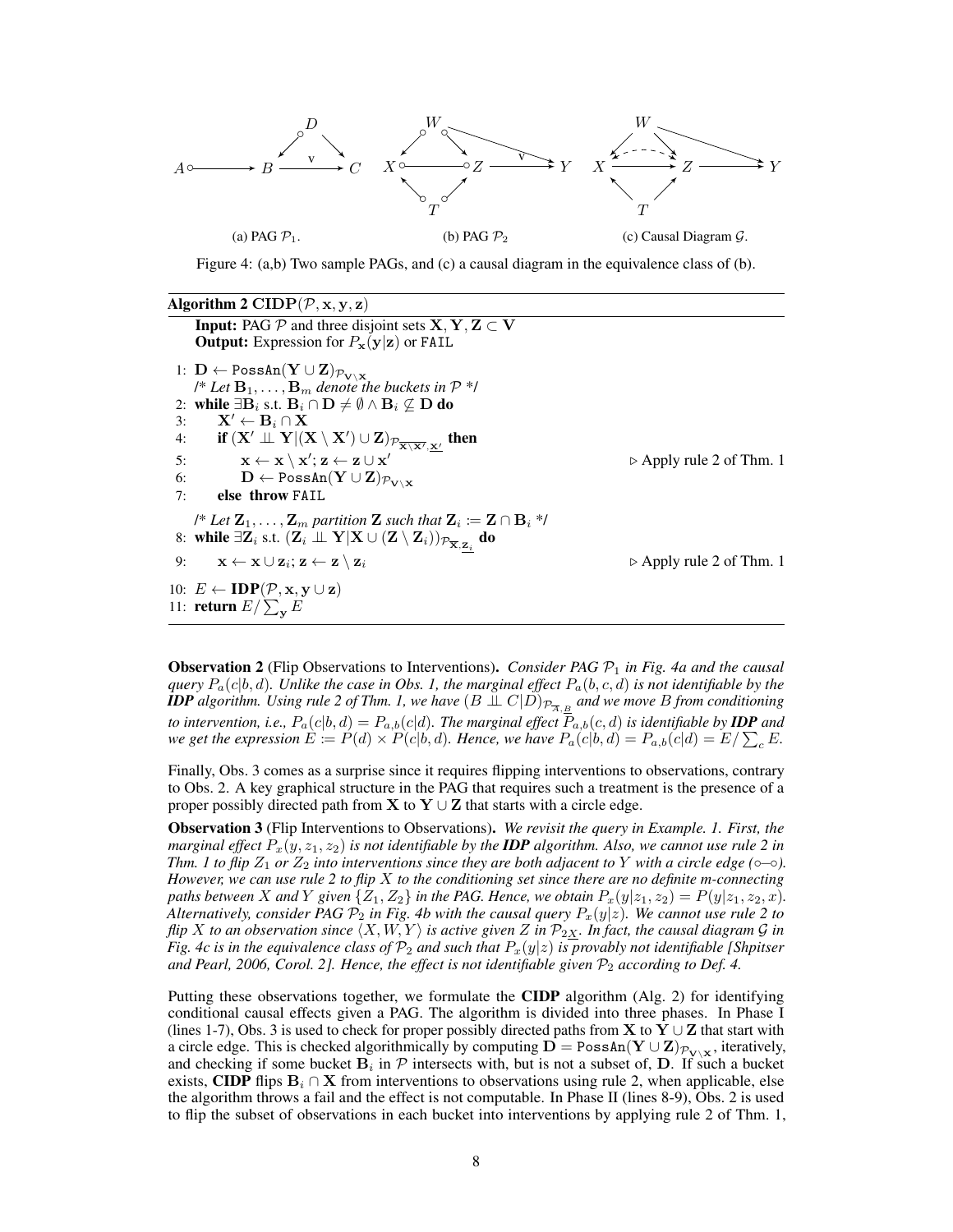<span id="page-8-0"></span>

Figure 5: Illustrating example for Alg. [2.](#page-7-3)

whenever applicable. Finally, in Phase III (line [10\)](#page-7-3), the marginal effect  $P_x(y \cup z)$  is computed from the modified sets  $X$  and  $Z$ , using the **IDP** algorithm in Alg. [1.](#page-6-1) If the call is successful, an expression for the conditional effect is returned at line [11.](#page-7-3) The example below illustrates CIDP in action. An empirical evaluation of **CIDP** is provided in App. ??; the R package will be made available.

**Example 4.** *Consider PAG*  $\mathcal P$  *in Fig.* 5*a and the conditional query*  $P_x(y|z) := P_{a,f}(y|b,e)$ *. In Phase I, we have*  $D = PossAn(Y \cup \mathbb{Z})_{\mathcal{P}_{V \setminus \mathbf{X}}} = \{Y, B, E, C, G\}$ *, and the bucket*  $\{A, B\}$  *satisfies the conditions at line* [2](#page-7-3) *since*  $A \notin \mathbf{D}$ *. In*  $\mathcal{P}_{\overline{F},A}$  *(as shown in Fig. [5b\)](#page-8-0)*,  $\mathbf{X}' = \{A\}$  *is m-separated from*  $Y$ *given* {B, E, F} *which satisfies the if condition at line [4.](#page-7-3) Hence, we flip* A *to the conditioning set* Z *via rule 2 of Thm. 1 to obtain the updated query*  $P_x(y|z) = P_f(y|a, b, e)$ *. In Phase II (lines* [8-9\)](#page-7-3)*, let*  ${\bf Z}_1=\{E\}$  and  ${\bf Z}_2=\{A,B\}.$  In  $\mathcal{P}_{\overline{F},\underline{E}}$  (see Fig. [5c\)](#page-8-0), we have  $\bar{E}$  m-separated from  $Y$  given  $\{F\}\cup{\bf Z_2}$ *which satisfies the if condition at line [8.](#page-7-3) Hence, we flip* E *to the intervention set using rule 2 of Thm. [1](#page-4-3)* and we get the updated query  $P_{\bf x}({\bf y}|{\bf z})=P_{e,f}(y|a,b)$ . Next, we check if  ${\bf Z}_2$  is m-separated from  $Y$ given  ${\bf Z}_1$  in  $\mathcal{P}_{\overline{\bf Z_1},\bf Z_2}$  which does not hold due to a bidirected edge between  $B$  and  $E.$  Hence, rule 2 *is not applicable and*  $\mathbb{Z}_2$  *remains in the conditioning set. Finally, we call IDP in Alg. [1](#page-6-1) to compute* the marginal effect  $P_{e,f}(y, a, b)$ , if possible. The effect is identifiable with the simplified expression  $P(y|b, e, f) \times P(a, b)$ . Hence,  $P_{a,f}(y|b, e) = P_{e,f}(y|a, b) = \frac{P(y|b, e, f) \times P(a, b)}{\sum_{y} P(y|b, e, f) \times P(a, b)} = P(y|b, e, f)$ .

The soundness of Alg. [2](#page-7-3) follows from that of Alg. [1](#page-6-1) and Thm. [1.](#page-4-3) Next, we turn to its completeness. According to Def. [4,](#page-5-3) whenever CIDP fails, we need to establish one of two conditions for completeness. Either there exist two causal diagrams in the equivalence class with different identifications, or the effect is not identifiable in some causal diagram according to the criterion in [\[Shpitser and Pearl,](#page-9-7) [2006,](#page-9-7) Corol. 2]. Thm. [4](#page-8-1) establishes completeness by proving that the latter is always the case. This result along with the completeness of the calculus rules for the identification of marginal effects (see Thm. [3\)](#page-6-4) implies that the rules are complete for conditional effects as well.

<span id="page-8-1"></span>**Theorem 4** (completeness). *Alg.* [2](#page-7-3) *is complete for identifying conditional effects*  $P_x(y|z)$ *. Also, the calculus in Thm. [1,](#page-4-3) together with standard probability manipulations are complete for the same task.*

## 5 Conclusions

In this work, we investigate the problem of identifying conditional interventional distributions given a Markov equivalence class of causal diagrams represented by a PAG. We introduce a new generalization of the do-calculus for identification of interventional distributions in PAGs (Thm. [1\)](#page-4-3) and show it to be atomically complete (Thm. [2\)](#page-5-4). Building on these results, we develop the **CIDP** algorithm (Alg. [2\)](#page-7-3), which is both sound and complete, i.e., it identifies any conditional effects of the form  $P_x(y|z)$  that is identifiable (Thm. [4\)](#page-8-1). Finally, we show that the new calculus rules, along with standard probability manipulations, are complete for the same task. These results close the problem of effect identification under Markov equivalence in that they completely delineate the theoretical boundaries of what is, in principle, computable from a certain data collection. We expect the newly introduced machinery to help data scientists to identify novel effects in real world settings.

## Acknowledgments and Disclosure of Funding

This research was supported in part by the NSF, ONR, DoE, Amazon, JP Morgan, and The Alfred P. Sloan Foundation.